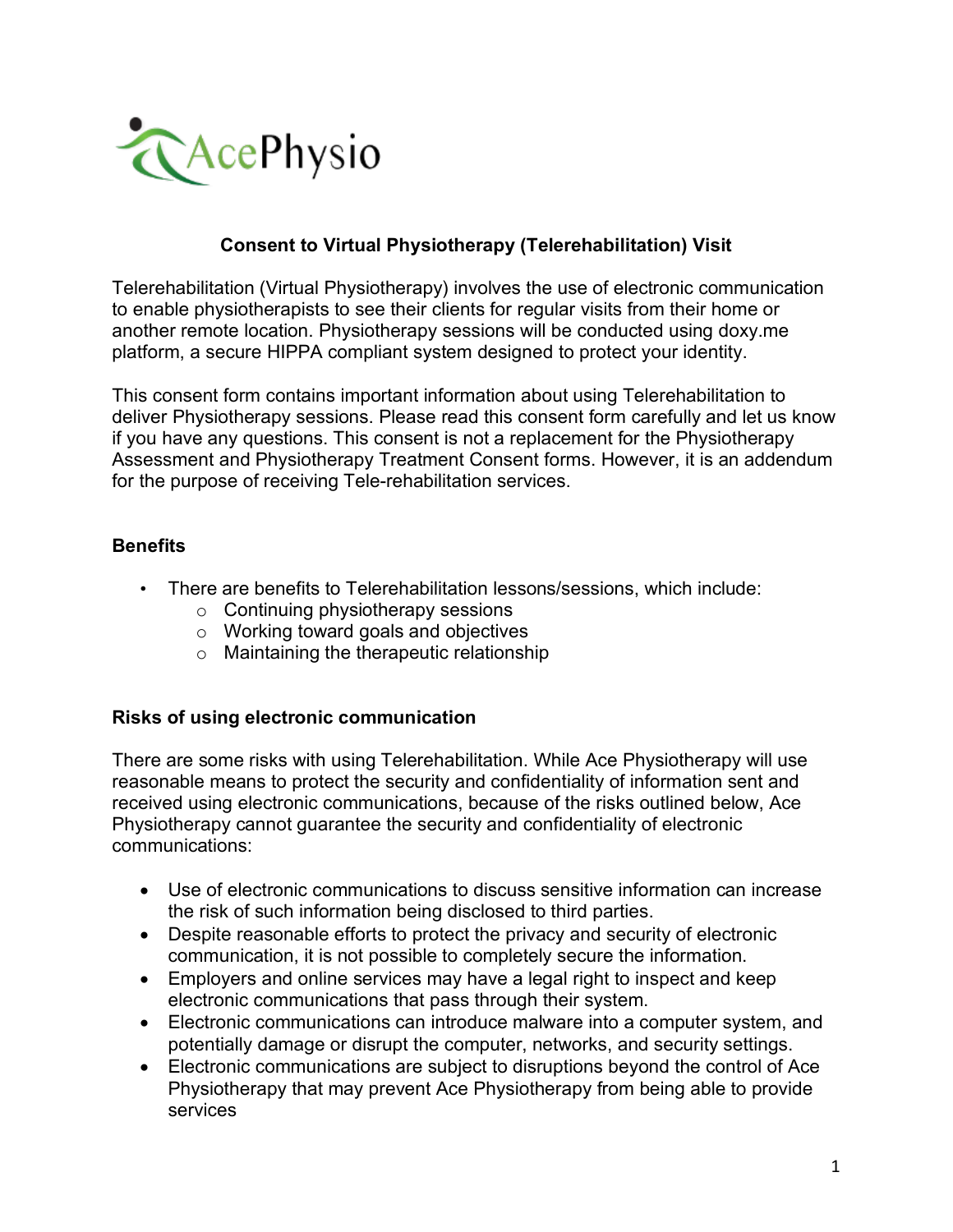- Electronic communications can be forwarded, intercepted, circulated, stored, or even changed without the knowledge or permission of Ace Physiotherapy or the patient.
- Even after the sender and recipient have deleted copies of electronic communications, back-up copies may exist on a computer system.
- Electronic communications may be disclosed in accordance with a duty to report or a court order.
- Videoconferencing using no cost, publicly available services may be more open to interception than other forms of videoconferencing
- There may be limitations in the services that can be provided through electronic communications, dependent on the means of electronic communications being utilized
- Email, text messages, and instant messages can more easily be misdirected, resulting in increased risk of being received by unintended and unknown recipients.
- Email, text messages, and instant messages can be easier to falsify than handwritten or signed hard copies. It is not feasible to verify the true identity of the sender, or to ensure that only the recipient can read the message once it has been sent.

# **Conditions of Using Electronic Communications**

- While Ace Physiotherapy will endeavour to review electronic communications in a timely manner, Ace Physiotherapy cannot provide a timeline as to when communications will be reviewed and responded to. Electronic communications will not and should not be used for medical emergencies or other time-sensitive matters.
- Electronic communication may not be an appropriate substitute for some services that Ace Physiotherapy offers.
- Electronic communications may be copied or recorded in full or in part and made part of your clinical chart. Other individuals authorized to access your clinical chart, such as staff and billing personnel, may have access to those communications.
- Ace Physiotherapy may forward electronic communications to staff and those involved in the delivery and administration of your care. Ace Physiotherapy will not forward electronic communications to third parties, including family members, without your prior written consent, except as authorized or required by law.
- Prior to the commencement of the provision of services by Ace Physiotherapy through electronic communications, Ace Physiotherapy and the patient will establish an emergency protocol to address the following:
	- o Steps to be followed in the event of a technical issue that causes a disruption in the services that are being provided by Ace Physiotherapy; and
	- $\circ$  Steps to be followed in the event of a medical emergency that occurs during the provision of services.
- Ace Physiotherapy is not responsible for information loss due to technical failures associated with your software or internet Ace Physiotherapy.